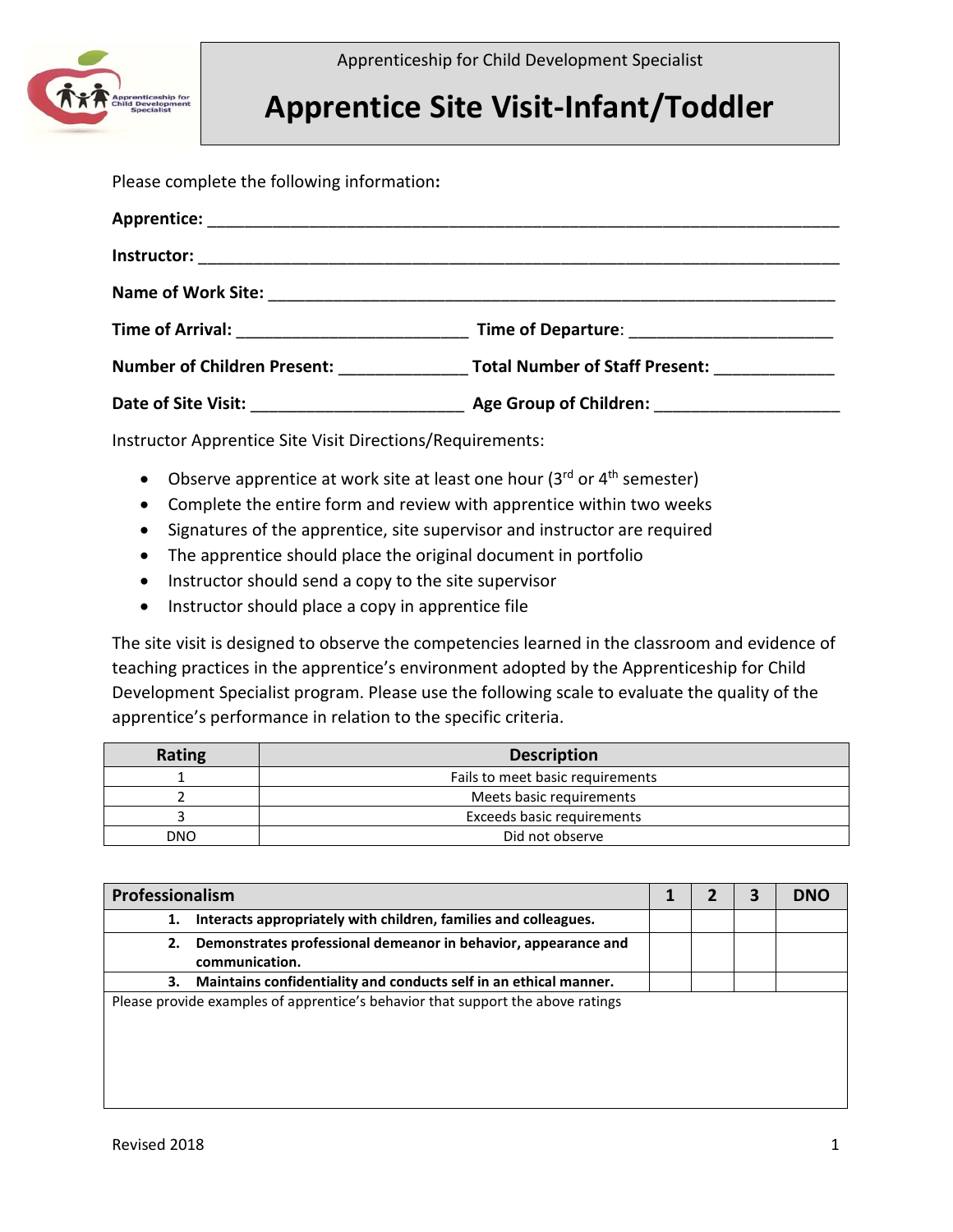| Rating | <b>Description</b>               |
|--------|----------------------------------|
|        | Fails to meet basic requirements |
|        | Meets basic requirements         |
|        | Exceeds basic requirements       |
| DNO    | Did not observe                  |

| <b>Health and Safety</b> |                                                                                                                                                                                 | 2 | 3 | <b>DNO</b> |
|--------------------------|---------------------------------------------------------------------------------------------------------------------------------------------------------------------------------|---|---|------------|
|                          | 1. Cleans and sanitizes environment per established guidelines.<br>(Examples: Provides Mr. Yuck bucket for mouthed toys,<br>cleans/sanitizes surfaces before meals)             |   |   |            |
| 2.                       | Follows proper handwashing guidelines for self and children.<br>(Examples: Children and adults washing hands before meals,<br>children and adults washing hands after pottying) |   |   |            |
| 3.                       | Provides a safe indoor and outdoor environment where children<br>are free to explore.                                                                                           |   |   |            |
| 4.                       | Demonstrates proper diapering/toileting procedures.                                                                                                                             |   |   |            |
| 5.                       | Follows safe sleep policies.<br>(Examples: cribs are free of objects and materials, babies are<br>placed on backs)                                                              |   |   |            |
|                          | Please provide examples of apprentice's behavior that support the above ratings:                                                                                                |   |   |            |

| <b>Guidance</b>                                                                                 |  | 3 | <b>DNO</b> |
|-------------------------------------------------------------------------------------------------|--|---|------------|
| Provides alternate activities, duplicate toys.<br>1.                                            |  |   |            |
| Avoids situations where children are expected to wait for extended<br>2.<br>periods of time.    |  |   |            |
| Gives positive directions.<br>з.<br>(Examples: gentle touch and what can we use our hands for?) |  |   |            |
| Please provide examples of apprentice's behavior that support the above ratings:                |  |   |            |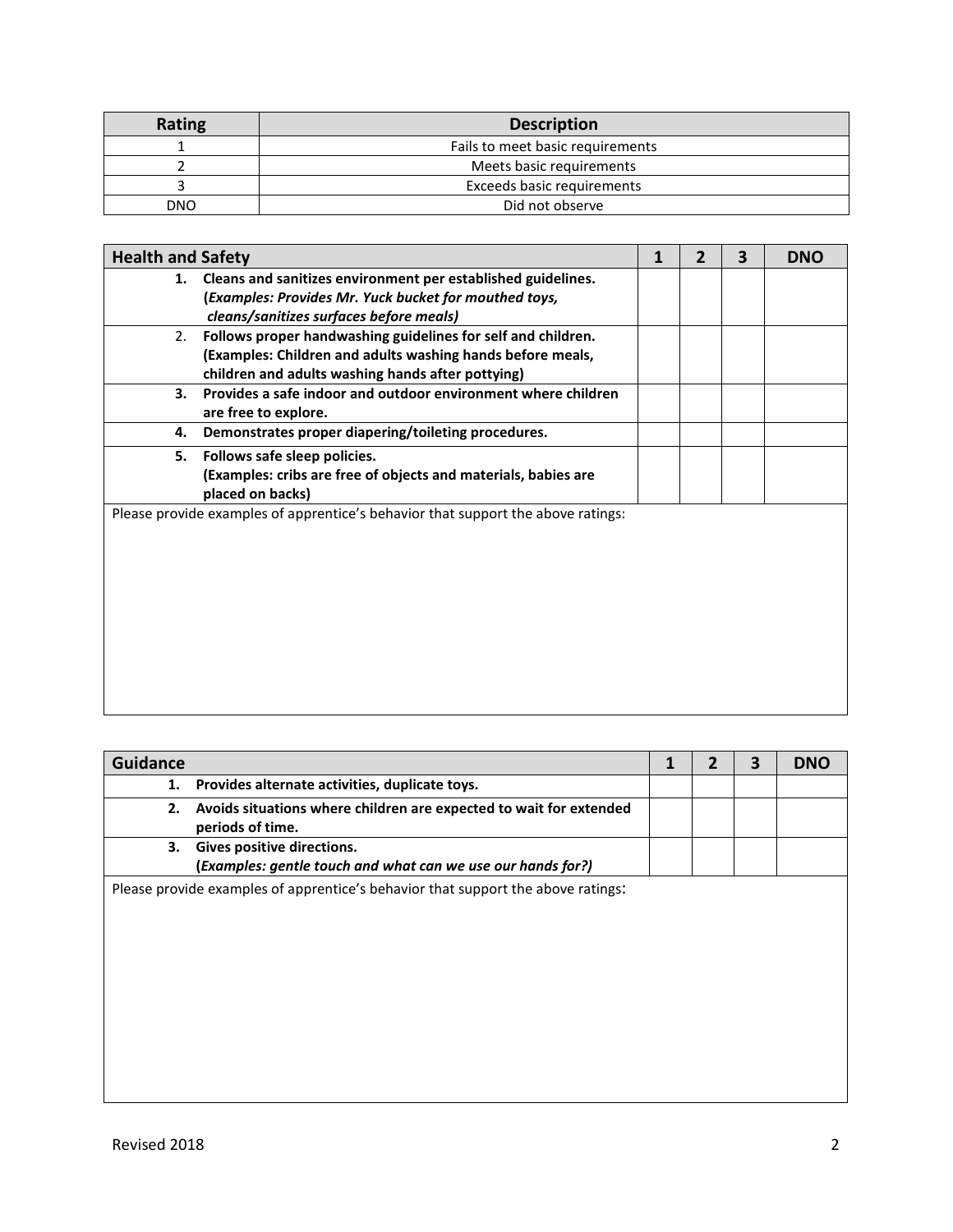| Rating | <b>Description</b>               |
|--------|----------------------------------|
|        | Fails to meet basic requirements |
|        | Meets basic requirements         |
|        | Exceeds basic requirements       |
| DNO    | Did not observe                  |

|    | <b>Social/Emotional Development</b>                                                                                                                                               | 2 | 3 | <b>DNO</b> |
|----|-----------------------------------------------------------------------------------------------------------------------------------------------------------------------------------|---|---|------------|
| 1. | Implements primary caregiving to build strong relationship with<br>assigned children and families.                                                                                |   |   |            |
| 2. | Identifies each child's temperament within primary care group and<br>adjusts self and environment in order to establish a quality learning<br>environment (i.e. goodness of fit). |   |   |            |
| 3. | Provides opportunities for children to interact with other children<br>forming attachments and natural groupings.                                                                 |   |   |            |
|    | Please provide examples of apprentice's behavior that support the above ratings.                                                                                                  |   |   |            |

|    | <b>Motor Development</b>                                                         |  | 3 | <b>DNO</b> |
|----|----------------------------------------------------------------------------------|--|---|------------|
| 1. | Provides appropriate opportunities for active play both indoors and              |  |   |            |
|    | outdoors based on child's individual abilities.                                  |  |   |            |
| 2. | Provides an environment where children can develop, improve and                  |  |   |            |
|    | master their motor skills (fine and gross).                                      |  |   |            |
| 3. | Refrains from use of restrictive equipment.                                      |  |   |            |
|    | Please provide examples of apprentice's behavior that support the above ratings: |  |   |            |
|    |                                                                                  |  |   |            |
|    |                                                                                  |  |   |            |
|    |                                                                                  |  |   |            |
|    |                                                                                  |  |   |            |
|    |                                                                                  |  |   |            |
|    |                                                                                  |  |   |            |
|    |                                                                                  |  |   |            |
|    |                                                                                  |  |   |            |
|    |                                                                                  |  |   |            |
|    |                                                                                  |  |   |            |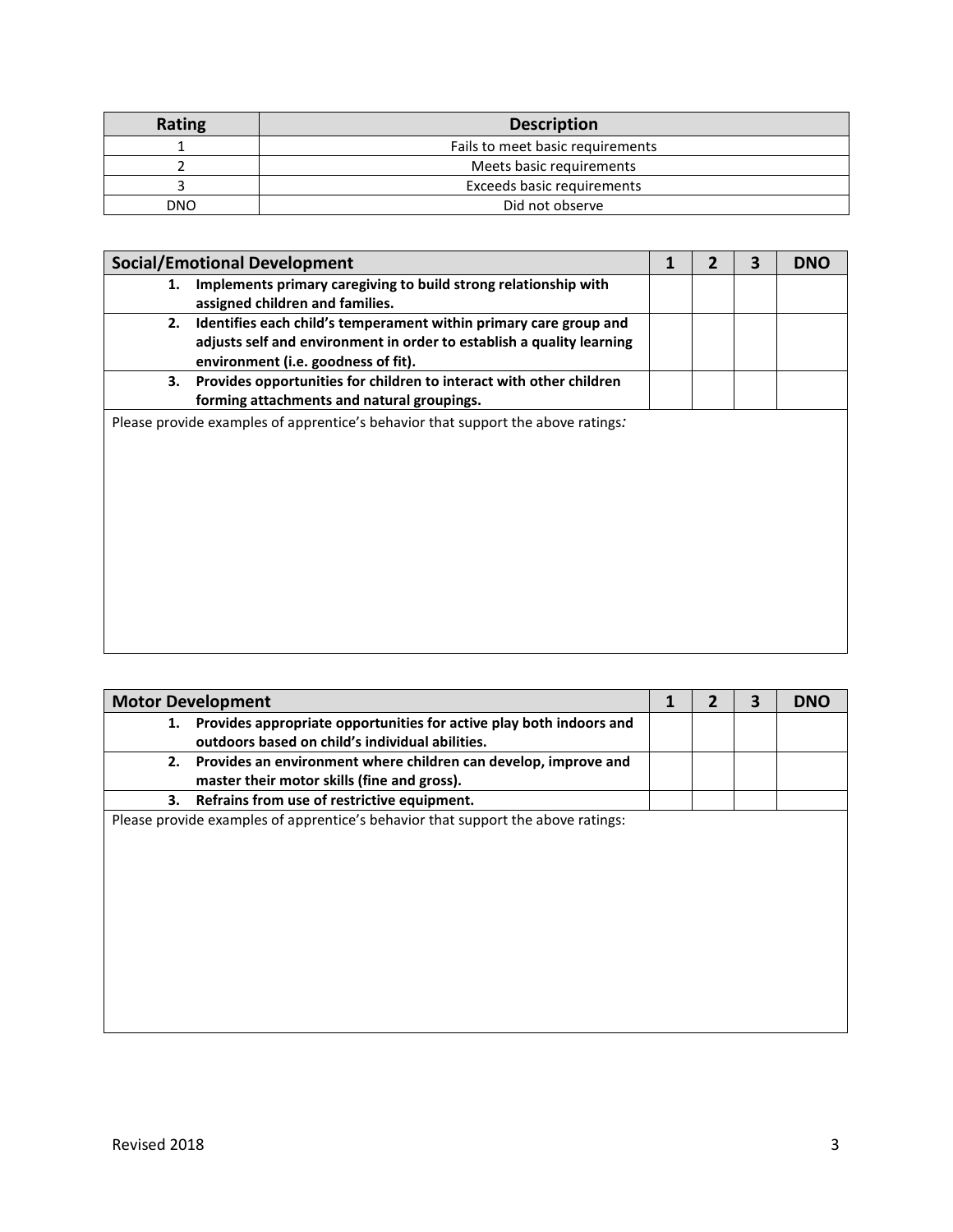| <b>Rating</b> | <b>Description</b>               |
|---------------|----------------------------------|
|               | Fails to meet basic requirements |
|               | Meets basic requirements         |
|               | Exceeds basic requirements       |
| DNO           | Did not observe                  |

|    | Language and Literacy Development                                                                                                  |  | 3 | <b>DNO</b> |
|----|------------------------------------------------------------------------------------------------------------------------------------|--|---|------------|
|    | 1. Uses the child's name frequently, smiling and making eye contact.<br>Responds to both verbal and nonverbal cues from the child. |  |   |            |
| 2. | Models appropriate conversation techniques and proper grammar.                                                                     |  |   |            |
| 3. | Promotes an environment where children are encouraged to listen<br>and communicate with others.                                    |  |   |            |
| 4. | Gives simple, clear directions. Allows time for the child to respond.                                                              |  |   |            |
| 5. | Reads, sings, does finger plays and provides other activities to<br>promote language development.                                  |  |   |            |
|    | Please provide examples of apprentice's behavior that support the above ratings:                                                   |  |   |            |

|                                                                                  | <b>Cognitive Development</b>                                                                                                                           |  |  |  | <b>DNO</b> |
|----------------------------------------------------------------------------------|--------------------------------------------------------------------------------------------------------------------------------------------------------|--|--|--|------------|
| 1.                                                                               | Provides a variety of toys to encourage exploration and<br>experimentation to meet the developmental needs of children in<br>their primary care group. |  |  |  |            |
| 2.                                                                               | Allows for time and safe space to explore.                                                                                                             |  |  |  |            |
| 3.                                                                               | Offers assistance to the child without getting in the way of the<br>child's efforts.                                                                   |  |  |  |            |
| 4.                                                                               | Creates a sense of time through participation in regular, predictable<br>daily routines.                                                               |  |  |  |            |
| Please provide examples of apprentice's behavior that support the above ratings: |                                                                                                                                                        |  |  |  |            |